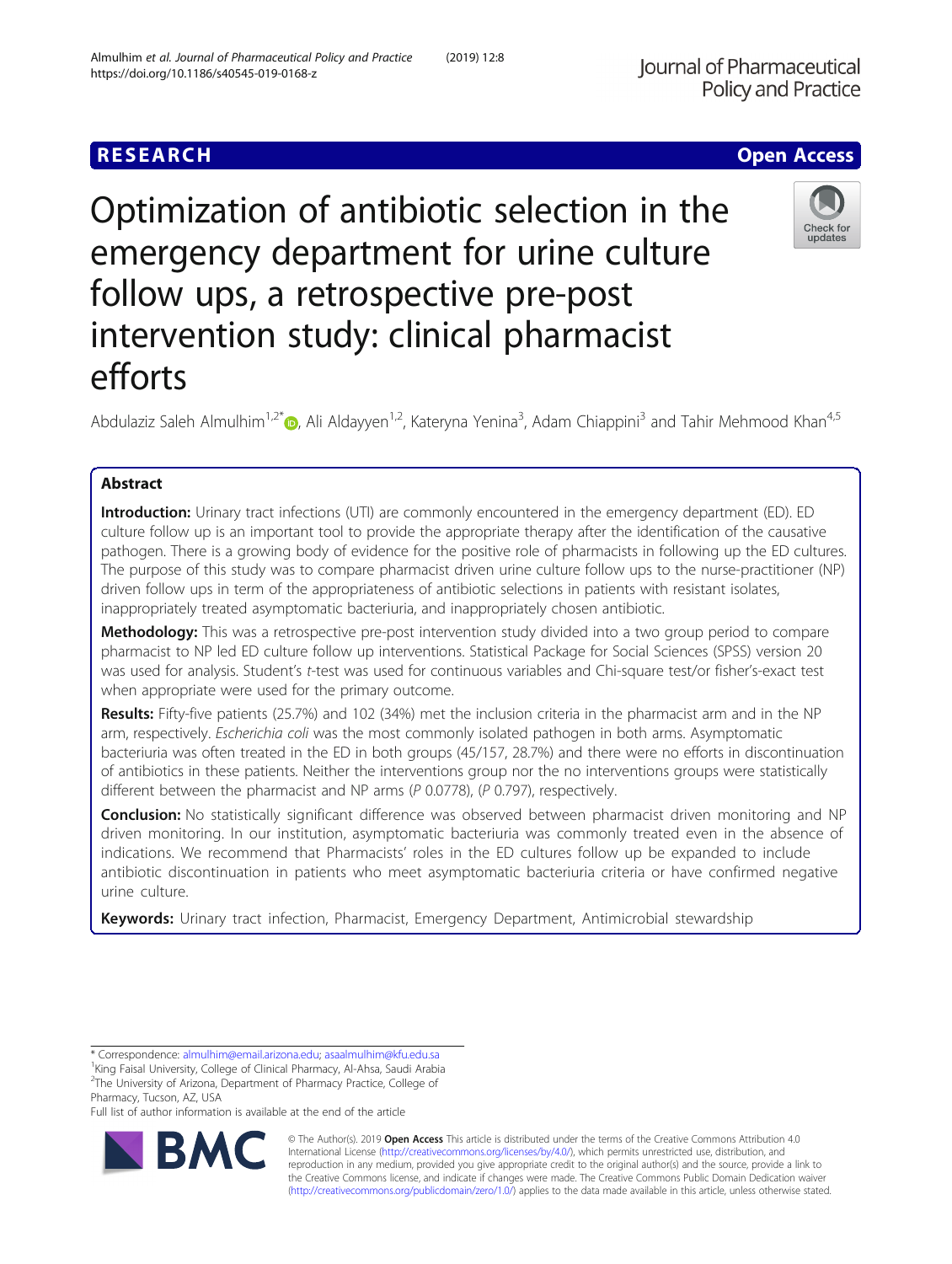### Background

Urinary tract infections (UTIs) are one of the most commonly encountered infections in the emergency department (ED) [[1\]](#page-5-0). It is estimated that UTI resulted in 2–3 million visits to ED [\[2](#page-5-0)]. The clinical presentation of UTI ranges from uncomplicated cystitis to complicated pyelonephritis and sepsis [\[3](#page-5-0)]. Moreover, UTI can be classified as asymptomatic bacteriuria, which is defined as the quantitative isolation of bacteria in an appropriately collected urine specimen in the absence of signs and symptoms [\[4](#page-5-0)]. While treatment of UTI depends mainly on the classification and severity, treatment of asymptomatic bacteriuria is unnecessary except in certain populations e.g., pregnancy and prior to surgical urological procedures [[5\]](#page-5-0). Despite the availability of guidelines, asymptomatic bacteriuria is frequently treated [[6](#page-5-0), [7](#page-5-0)].

The inappropriate use of antibiotics was first recognized in the early 1940s. Issues associated with the inappropriate or unnecessary use of antibiotics include but are not limited to the following: selection of resistance, secondary infections, and adverse drug reactions [[8](#page-5-0)]. To limit these problems, antimicrobial stewardship programs (ASP) were established. The focus of these programs is to limit the unnecessary exposure to antibiotics, improve clinical outcomes, reduce the resistance rate and decrease the financial burden [[9](#page-5-0)]. Given the importance of ASP in the inpatient setting and given the fact that implemented changes to antimicrobial therapies initiated in the ED creates a challenge for ASP team, several institutions have implemented the ASP services in the ED [[7,](#page-5-0) [10,](#page-5-0) [11](#page-5-0)]. There is a growing body of evidence for the positive role of pharmacists in the ED and reduced hospital admissions [[10](#page-5-0), [12,](#page-6-0) [13](#page-6-0)]. Davis et al. reported that the introduction of Clinical Pharmacist positive culture follow ups in ED led to an absolute increase in 30% in interventions for inappropriate therapy [[12\]](#page-6-0). Randolph et al. compared the unplanned readmission between physician-managed ED cultures and pharmacist-managed ED cultures. The readmissions were significantly lower following the implementation of pharmacist-managed ED culture review process (19 and 7%  $P < 0.001$ , re-spectively) [\[13\]](#page-6-0).

The American Society of Health-System Pharmacists (ASHP) has recommended that every hospital pharmacy department should provide pharmacy services to it's ED. Services include but are not limited to the collaboration with health care professionals to promote the safe and effective use of medications [[14](#page-6-0)]. Based on this recommendation and the growing body of evidence for the positive role of pharmacists, our pharmacy department has taken the lead of culture follow ups in March 2017. Due to the lack of UTI guidelines in our institution (Banner-University Medical Center South), and the recent implementation of pharmacist driven culture follow up, we decided to conduct this retrospective study to evaluate the performance of our ED pharmacist urine culture follow up and compare it to the nurse practitioner (NP)-driven follow up in term of the appropriateness of chosen antibiotics and, inappropriately treated asymptomatic bacteriuria. Although fluoroquinolones are commonly prescribed antibiotics for UTIs, resistance to this class ranges from 22 to 75% depending on the country and region  $[15, 16]$  $[15, 16]$  $[15, 16]$  $[15, 16]$ . Given the lack of resistance rates of uro-pathogens in our institution, the percentages of uro-pathogens resistant to specific antibiotic classes (etc. Sulfamethoxazole-Trimethoprim, and fluoroquinolones) were measured as a secondary outcome.

#### Methods

#### Study design, data source, and data collection

This was a retrospective pre-post intervention study of adult patients who visited the ED between December 2016 and June 2017 who had urine cultures performed for evaluation of urinary tract infection. The period from 4th of December to March 3rd represented NP culture follow up and interventions; the period from March 7th to June 4th represented pharmacist culture follow up and interventions. Patients were identified using International Classification of Diseases, tenth revision (ICD-10) codes for UTI. The following are the ICD-10 codes used for patient's identification (N39.0, O86.20, Z87.440, A56.00, O23.93, O23.92, O23.91, O23.90, T83.51, O23.33, O23.32, O23.31, O23.30, O23.43, O23.42, O23.41, O23.40, O08.83, O03.38, O04.88) from our electronic health medical records system (EPIC). Banner-University Medical Center South is a tertiary care teaching hospital with an annual ED visits of 45,000. The following authors (A.S.A, A.A) reviewed charts to determine the eligibility of patients to be included in the study. In addition, both authors recorded patient's demographics, laboratory and microbiological results, and antibiotics administered while in ED and/or prescribed after discharge. After literature appraisal, a structured data collection tool (Excel) was used to perform data collection. Moreover, few additional items were also added during the internal validity exercise conducted by the research team. Relevant data that was collected is shown in the tables presented in the result section. Patients were excluded if they were less than 18 years old, had a concomitant infection/sexual transmitted disease, UTI diagnosed prior to the ED visit, admitted to the hospital or transferred to a different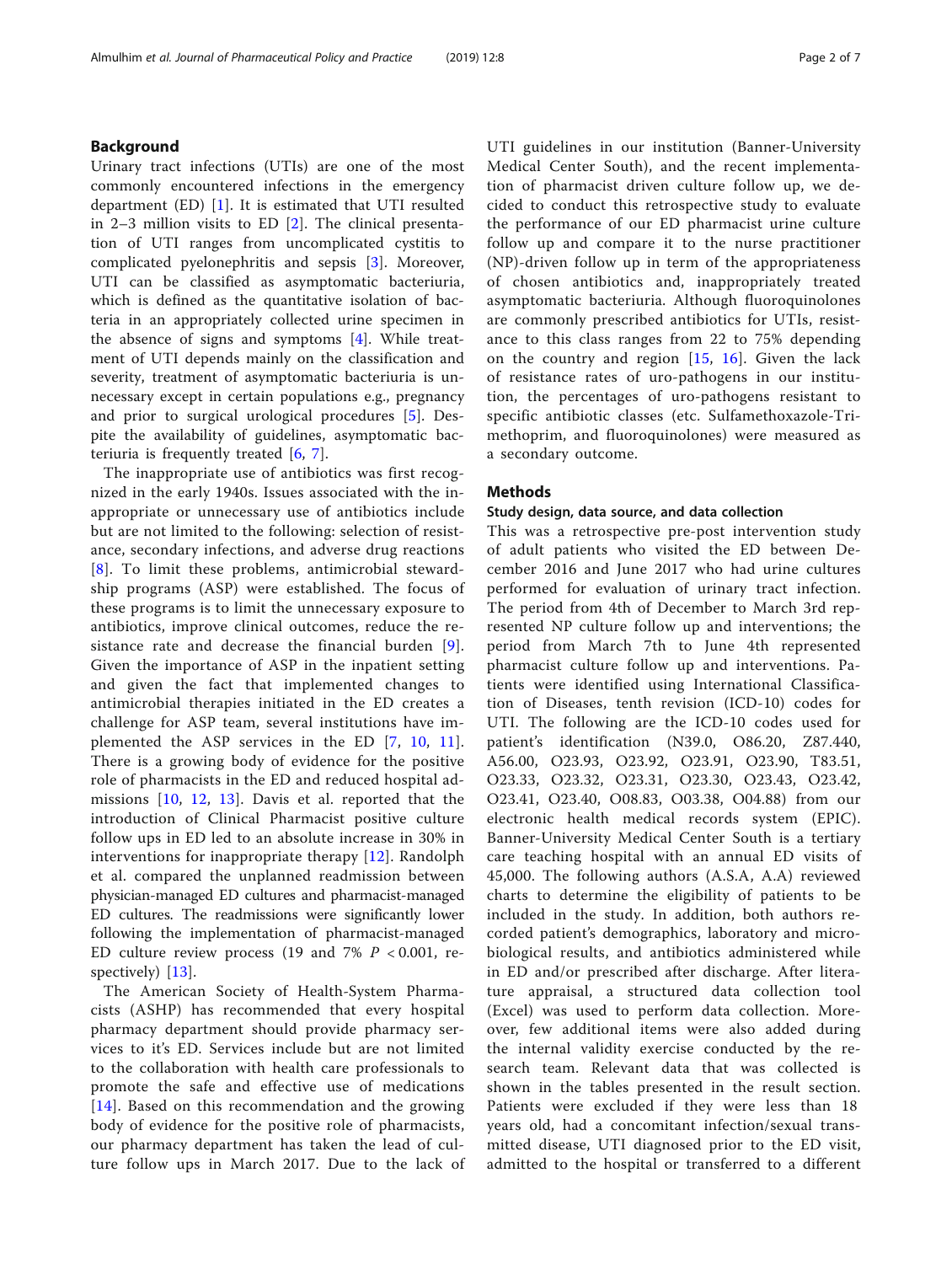facility. (Additional file [1\)](#page-5-0) displays the ED cultures follow up process for both pre and post intervention periods. This study was approved by Banner-University Medical Center Institutional Review Board (IRB).

#### Definitions

### UTI

Isolation of a specified quantitative count of bacteria in an appropriately collected urine specimen obtained from a person with signs or symptoms consistent with urinary tract infection.

#### Asymptomatic bacteriuria

Isolation of a specified quantitative count of bacteria in an appropriately collected urine specimen obtained from a person without symptoms or signs consistent with urinary tract infection.

#### Appropriate/inappropriate intervention

Discontinuation of antibiotic if met asymptomatic bacteriuria criteria.

Discontinuation/changing of antibiotic based on final urine culture (negative urine culture/mixed flora).

Follow up call or certified mail letter for uncovered microorganism.

#### Statistical analysis

The collected data was analyzed by using Statistical Package for Social Sciences (SPSS) version 20. Both descriptive and inferential statistics were used to analyze the data. Continuous variables were described as means ± standard deviation (SD), categorical variables were described as percentages. Chi-square test/or Fischer's exact test when appropriate were used to compare categorical variables. Student's t-test was used to compare continuous variables. All  $p$ -values less than 0.05 were considered statistically significant.

#### Results

There were 513 patients visited the ED during the pre-specified period, of which 356 were excluded from the analysis after applying the prespecified exclusion criteria. Fifty-five patients (25.7%) and 102 (34%) met the inclusion criteria in the pharmacist arm and in the NP arm, respectively (Fig. 1). The mean age was 50 and 48 years in the pharmacist arm and NP arm, respectively. Females constituted the majority of the cohort, 43 (78%) in the pharmacist arm and 82 (80%) in the NP arm. Escherichia coli (E. coli) was the most commonly isolated urinary pathogen. The majority of patients had unspecified UTI diagnosis based on complexity or type (Table [1](#page-3-0)). The most commonly prescribed antibiotic was ciprofloxacin (22/49, 45%; 32/90, 36%) in the pharmacist arm and NP arm, respectively (Table [1\)](#page-3-0).

In the pharmacist arm, there were seven interventions, of which six were deemed appropriate. Only one inappropriate intervention was done as patient met the asymptomatic bacteriuria criteria. In the NP arm, there were 17 interventions, of which only seven were deemed appropriate. The other 10 interventions were deemed inappropriate as nine met the asymptomatic bacteriuria

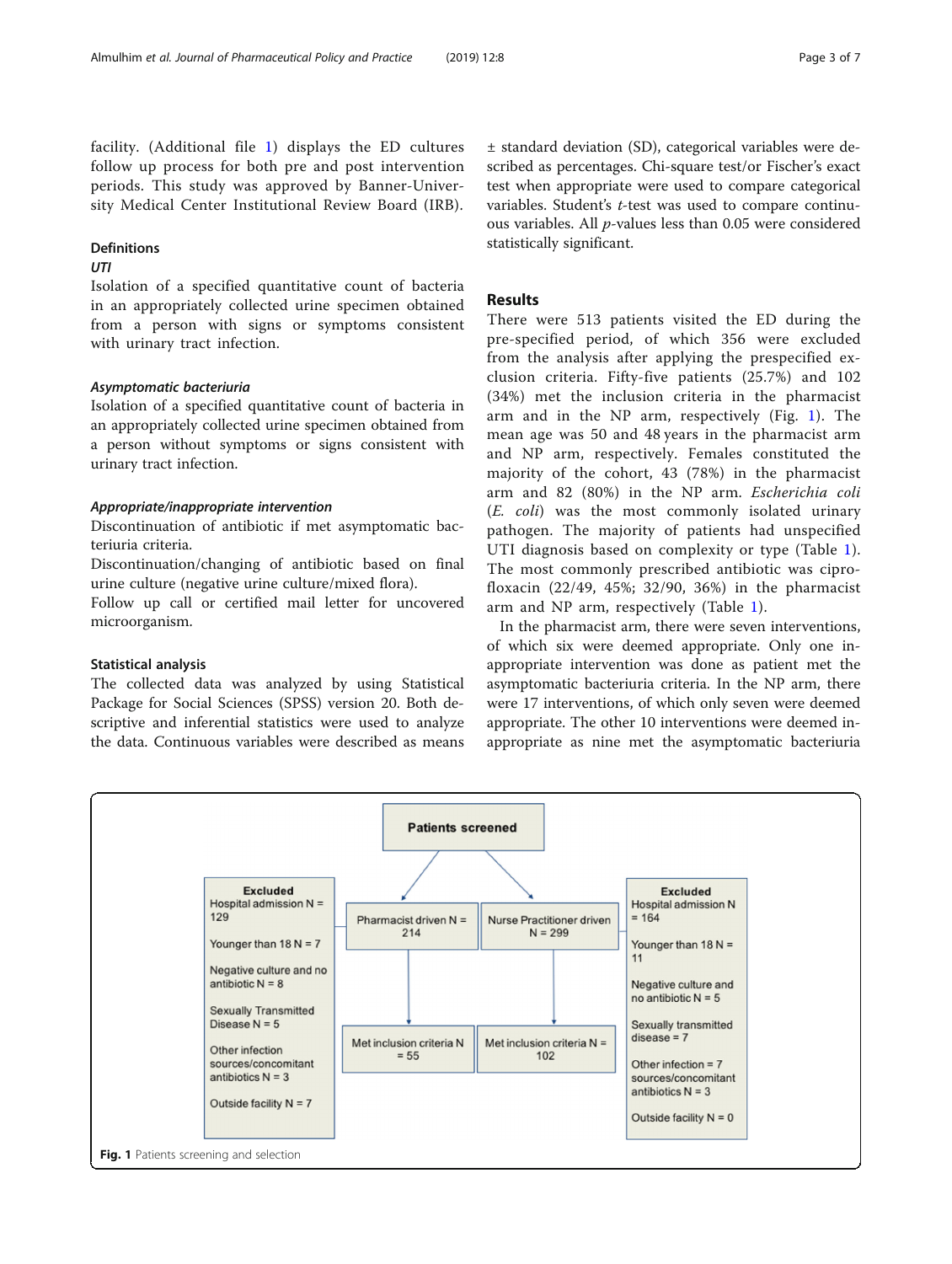|                                         | Pharmacist<br>arm<br>$(n = 55)$ | NP arm<br>$(n = 102)$ | P value |
|-----------------------------------------|---------------------------------|-----------------------|---------|
| Age (years), (Mean, SD)                 | 55.05 (22)                      | 48.04 (22)            | 0.0587  |
| Sex, n (%)                              |                                 |                       |         |
| Male                                    | 12 (21)                         | 20 (20)               | 0.742   |
| Female                                  | 43 (78)                         | 82 (80)               |         |
| Serum WBC, (Mean, SD)                   | 8.71 (3.59)                     | 7.59 (4.01)           | 0.085   |
| Urinalysis                              |                                 |                       |         |
| Leukocyte esterase,<br>(Mean, SD)       | 326.02 (205.33)                 | 284.63 (207.37)       | 0.233   |
| Urine WBC, (Mean, SD)                   | 87.31 (168.28)                  | 192.66 (470.37)       | 0.110   |
| Urinary pathogens                       |                                 |                       |         |
| E.coli                                  | 18 (33)                         | 24 (23.5)             |         |
| Mixed flora                             | 19 (34.5)                       | 22(21.6)              |         |
| Klebsiella pneumoniae                   | 3(5.5)                          | 5(4.9)                |         |
| Pseudomonas aeruginosa                  | 1(1.8)                          | $\Omega$              |         |
| Staphylococcus aureus                   | 1(1.8)                          | 6(5.9)                |         |
| Lactobacillus                           | 1(1.8)                          | 5(4.9)                |         |
| Serratia marcescens                     | 1(1.8)                          | 2(2)                  |         |
| Group B beta hemolytic<br>streptococcus | 2(3.6)                          | 4(3.9)                |         |
| Type of UTI, n (%)                      |                                 |                       |         |
| Unspecified UTI                         | 28 (50.9)                       | 53 (52)               |         |
| Pyelonephritis                          | 13 (23.6)                       | 24 (23.5)             |         |
| Complicated pyelonephritis              | 7(12.7)                         | 0                     |         |
| Complicated cystitis                    | 4(7.3)                          | 9(8.8)                |         |
| Uncomplicated cystitis                  | 2(3.6)                          | 16(15.7)              |         |
| Catheter associated UTI                 | 1(1.8)                          | 0                     |         |
| Antibiotics, n (%)                      |                                 |                       |         |
| Ciprofloxacin                           | 22 (45)                         | 32 (36)               |         |
| Cefdinir                                | 6(10.9)                         | 9(8.8)                |         |
| Cephalexin                              | 12 (21.8)                       | 31 (30.4)             |         |
| Nitrofurantoin                          | 7(12.7)                         | 18 (17.4)             |         |
| Sulfamethoxazole-<br>Trimethoprim       | 2(3.6)                          | 0                     |         |

<span id="page-3-0"></span>Table 1 Patients Demographics

E. coli: Escherichia coli, UTI urinary tract infection

criteria and one patient had nitrofurantoin recommended for pyelonephritis (P 0.0778), (Table 2) (Fig. [2\)](#page-4-0). Twenty-two patients didn't require interventions in the pharmacist arm, compared to 37 in the NP arm as the initial intervention done by the treating physician was considered appropriate. Twenty-six patients in the pharmacist arm and 48 patients in the NP arm had inappropriate no intervention based on the pre-specified appropriateness criteria  $(P \ 0.797)$ , (Table [2](#page-4-0)) (Fig. 2). The resistance rate of  $E$ . *coli* to ciprofloxacin and Sulfamethoxazole-Trimethoprim was 5.7 and 28.5%, respectively (Table [3](#page-4-0)).

|  |  | Table 2 Primary Outcome |
|--|--|-------------------------|
|--|--|-------------------------|

|                        | Pharmacist<br>$(N = 55)$ | <b>NP</b><br>$(N = 102)$ | $P$ value             |
|------------------------|--------------------------|--------------------------|-----------------------|
| Intervention, n (%)    | $7(13)^{*}$              | $17(17)$ <sup>*</sup>    |                       |
| Appropriate            | 6(86)                    | 7(41)                    | $0.0778$ <sup>3</sup> |
| Inappropriate          | $1(14)^a$                | 10 $(59)^{a,e}$          |                       |
| No Intervention, n (%) | 48 (87) <sup>*</sup>     | $85(83)^*$               |                       |
| Appropriate            | 22 $(46)^{b}$            | $37(44)^{b}$             | $0.797^{\circ}$       |
| Inappropriate          | 26 $(54)^{c,d,e}$        | 48 (56) <sup>c,d</sup>   |                       |

\* Percentage based on total patients per arm

∋ Chi-square was used to assess association between variables, if cell count was less than 5 in 25% of the cells Fischer's exact test was used

Asymptomatic bacteriuria **bNo change in therapy needed** 

<sup>c</sup>No follow up call or letter upon final negative or mixed flora urine culture dContinuation of antibiotic despite asymptomatic bacteriuria

eInappropriate frequency or choice based on indication

#### **Discussion**

In this study, the treatment of asymptomatic bacteriuria was surprisingly common (45/157, 28%) in both arms. There was no statistical difference between the pharmacist and NP interventions (P 0.0778). There was a trend toward more inappropriate interventions to treat asymptomatic bacteriuria in the NP arm. However, this did not reach statistical significance; likely due to small sample size. The majority of these asymptomatic bacteriuria cases were in the inappropriate no intervention group (34/133, 25.5%) (Table 2). Although current guidelines discourage the treatment of asymptomatic bacteriuria, antibiotics are still being prescribed for this population [\[7](#page-5-0)]. Moreover, treatment of asymptomatic bacteriuria can lead to complications. A prospective study found that treatment of asymptomatic bacteriuria in women who had prior UTI within 12 months, increased their risk of recurrent UTI when compared to women who didn't get treatment for asymptomatic bacteriuria [\[8](#page-5-0)]. Although, we didn't examine factors that triggered emergency department physicians to treat asymptomatic bacteriuria, we believe that abnormal urinalysis was the primary driving factor. Zhang et al. [[7\]](#page-5-0) examined factors associated with prescribing antibiotics in asymptomatic bacteriuria patients. They found that the presence of positive leukocyte esterase and nitrites in the urine were the triggers for prescribing antibiotics in asymptomatic patients. Although not clearly documented, positive urinalysis may have also played a role in NP decision to treat asymptomatic patients in this study.

In addition to abnormal urinalysis, urinary cloudiness or darkness shouldn't be the only reasons to treat asymptomatic bacteriuria. The Canadian Association for Clinical Microbiology and Infectious Diseases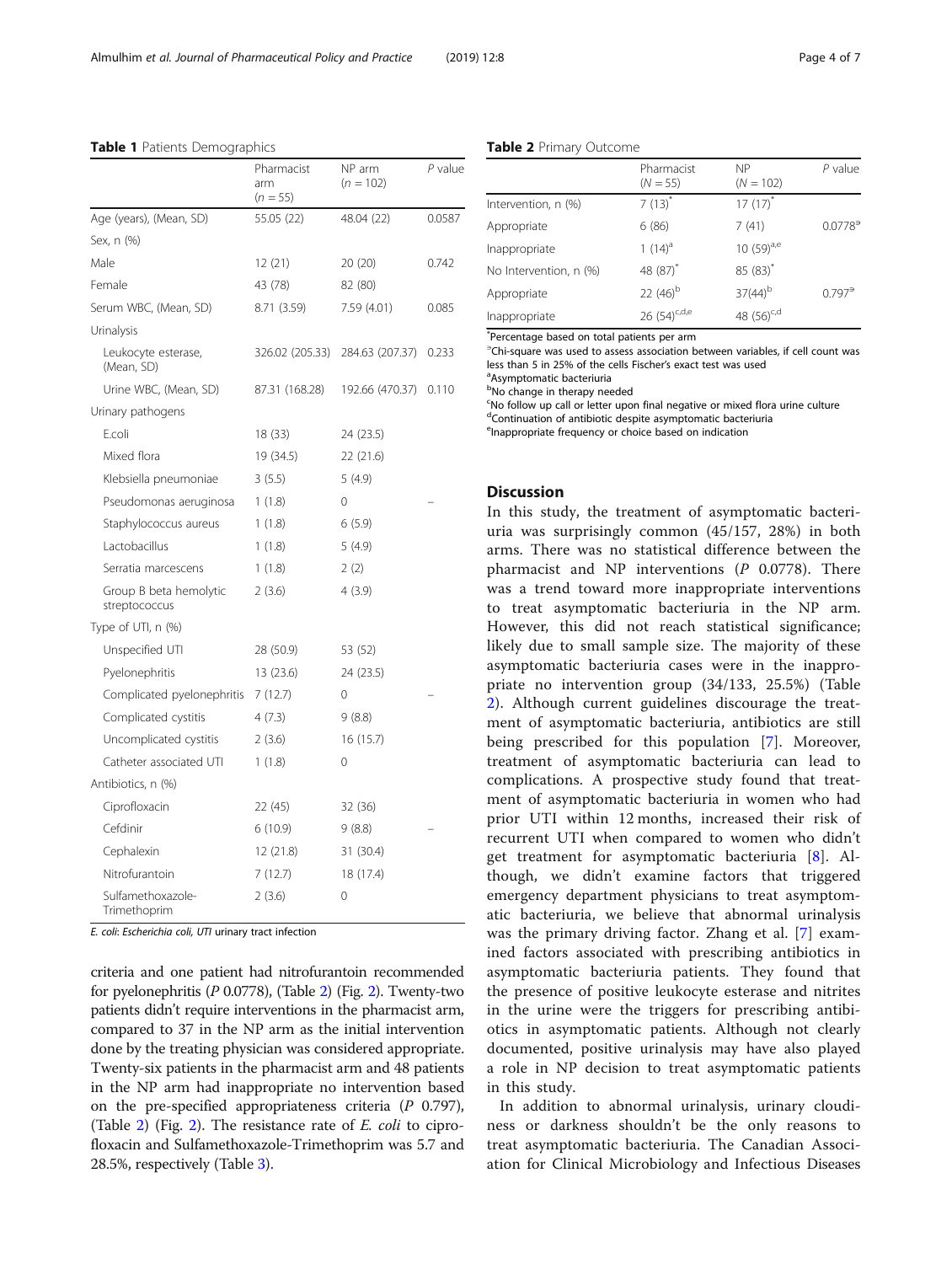<span id="page-4-0"></span>

recently published a position statement discouraging treating cloudy or foul smelling urine in the absence of symptoms [[17](#page-6-0)]. Our current institution's Standard Operating Procedure (SOP) doesn't require the pharmacist to recommend antibiotic discontinuation in patients with asymptomatic bacteriuria (Additional file [1\)](#page-5-0). This likely resulted in no interventions conducted in patients who were discharged on antibiotics and met the asymptomatic bacteriuria criteria.

Additionally, our SOP indicates that no action is needed if final culture positive for mixed flora. Again, this likely was the main reason no actions were performed upon final culture evaluation. The current staffing model for ED pharmacists may not provide the time

| Table 3 Secondary outcome |  |
|---------------------------|--|
|---------------------------|--|

| E.Coli,<br>$N = 35$ | Ciprofloxacin,<br>n(%) | Sulfamethoxazole-Trimethoprim,<br>n(%) |
|---------------------|------------------------|----------------------------------------|
| Sensitive           | 33 (94%)               | 25 (71%)                               |
| Resistant           | $2(5.7\%)$             | 10(28.5)                               |

required to intervene on mixed flora, negative culture results and/or asymptomatic bacteriuria.

The most commonly prescribed antibiotic class was fluoroquinolones in both arms (Table [1\)](#page-3-0). The overall prescription pattern showed 54 cases treated with ciprofloxacin (34.4%). This is consistent with previous studies [[18,](#page-6-0) [19\]](#page-6-0). Kobayashi et al. analyzed the National Ambulatory Medical Care and National Hospital Ambulatory Medical Care Survey datasets from 2006 to 2011. They found that fluoroquinolones were the most commonly prescribed antibiotics (49%) [\[18](#page-6-0)]. Our secondary outcome was to determine the incidence of E. coli species resistant to this class to determine if this class should still be prescribed [[4\]](#page-5-0). The resistance rate was less than 10% (2/35, 5.7% in our population) (Table 3), indicating that this class can still be considered as empiric treatment in patients with pyelonephritis or complicated cystitis. However, the United States Food and Drug Administration (FDA) released a safety announcement and warned of potential disabling adverse effects with fluoroquinolones use [[20](#page-6-0)–[22](#page-6-0)]. In addition, the FDA advised to restrict fluoroquinolones in certain infectious disease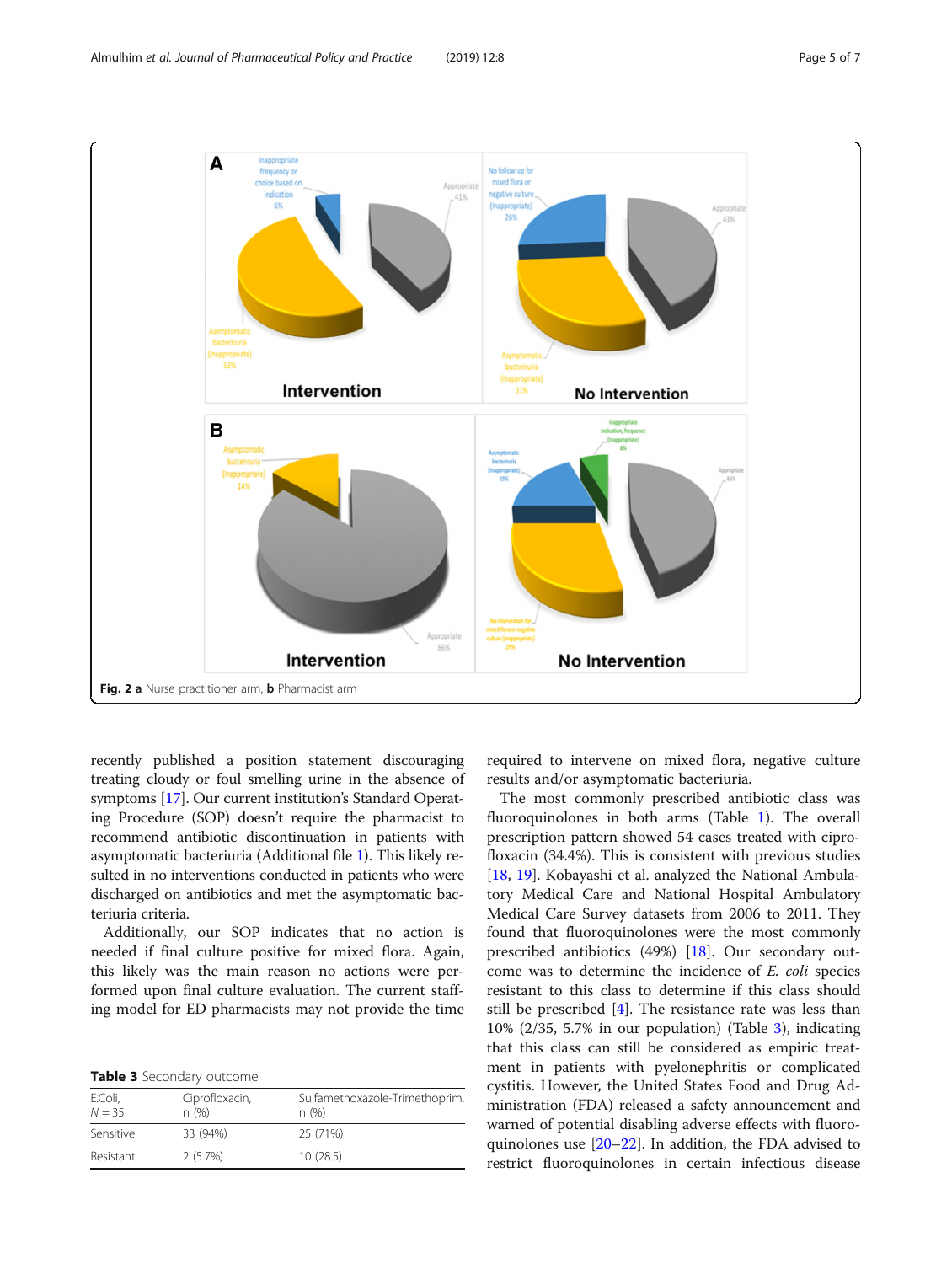<span id="page-5-0"></span>states; uncomplicated cystitis is one of these restricted indications. In our study, we identified 18 patients diagnosed with uncomplicated cystitis. Of those, 6 patients (33.3%) were treated with fluoroquinolones (five cases discharged from ED with ciprofloxacin prescription and one case the antibiotic therapy was changed to ciprofloxacin after nurse practitioner culture review and follow up). The pharmacy department in our institution conducted a medication use evaluation in response to the FDA fluoroquinolones warning and disseminated a memo before the period of this study that include a discouragement of fluoroquinolones use in UTI especially the uncomplicated cystitis. Based on our unpublished results, more education is needed to reinforce the restriction on fluoroquinolones prescription.

This study has several limitations. First, due to the retrospective nature of our study, the accuracy of data was dependent on the quality of the documentation. For example, to define asymptomatic bacteriuria we relied on the history of present illness, review of systems and finally assessment, plan, and recommendations from the treating physician. Therefore, If UTI signs and symptoms were present but not documented, this can result in undertreating such patients. Nevertheless, this can be avoided through patient communication and verifying the presence or absence of UTI symptoms before final recommendations are made. Second, the majority of our cohort had a UTI of unspecified type (cystitis vs pyelonephritis) which limited us from evaluating the appropriateness of recommended antibiotic and duration for the specific indication. Finally, due to the recent implementation of pharmacist services in the ED we were not able to look at a longer interval, which resulted in a smaller sample size and eventually potential for Type II error in the intervention arm. However, this may not be the case as mentioned earlier that intervention is not required per our SOP guidelines.

#### Conclusion

Our study showed that treating asymptomatic bacteriuria is still an ongoing problem with little if any significant interventions. Our current SOP doesn't provide a clear recommendation to the pharmacists of what actions to be considered when asymptomatic bacteriuria is encountered. The authors recommend that an additional action to be considered to minimize and potentially completely avoid treatment of asymptomatic bacteriuria. Additionally, given the recent FDA warning, we recommend against the common and unjustified use of fluoroquinolones when alternatives are available in patients with uncomplicated cystitis. Given that this was a single-center study, the generalization of our results may not be applicable. Close attention to the resistance rate in other institutions is advised.

#### Additional file

[Additional file 1:](https://doi.org/10.1186/s40545-019-0168-z) Cultures workflow algorithm. (DOCX 808 kb)

#### Availability of data and materials

The datasets generated and/or analyzed during the current study are not publicly available due to the need for the IRB permission but are available from the corresponding author on reasonable request.

#### Authors' contributions

Authors ASA and AA designed the study, reviewed charts to determine the eligibility, and recorded all prespecified patient's related data. Authors KY, AC and TK participated in its design and coordination and helped to draft the manuscript. All authors read and approved the final manuscript.

#### Ethics approval and consent to participate

Committee: Banner-University Medical Center Institutional Review Board (University of Arizona) Date: 11/13/2017.

#### Competing interests

The authors declare that they have no competing interests.

#### Publisher's Note

Springer Nature remains neutral with regard to jurisdictional claims in published maps and institutional affiliations.

#### Author details

<sup>1</sup> King Faisal University, College of Clinical Pharmacy, Al-Ahsa, Saudi Arabia <sup>2</sup>The University of Arizona, Department of Pharmacy Practice, College of Pharmacy, Tucson, AZ, USA. <sup>3</sup>Banner-University Medical Center South Pharmacy Department, Tucson, USA. <sup>4</sup>Monash University, School of Pharmacy, Clayton, Australia. <sup>5</sup>Institute of Pharmaceutical Sciences, University of Veterinary and Animal Sciences, Outfall Road, Lahore, Pakistan.

#### Received: 8 October 2018 Accepted: 8 March 2019 Published online: 09 April 2019

#### References

- 1. Foxman B. Epidemiology of urinary tract infections: incidence, morbidity, and economic costs. Am J Med. 2002;113(Suppl 1A):5S–13S.
- 2. Schappert SM, Rechtsteiner EA. Ambulatory medical care utilization estimates for 2007. Vital Health Stat 13. 2011;169:1–38.
- 3. Urinary tract infections: epidemiology, mechanisms of infection and treatment options. Nat Rev Microbiol. 2015;13(5):269.
- 4. Gupta K, Hooton TM, Naber KG, et al. International clinical practice guidelines for the treatment of acute uncomplicated cystitis and pyelonephritis in women: a 2010 update by the Infectious Diseases Society of America and the European Society for Microbiology and Infectious Diseases. Clin Infect Dis. 2011;52(5):e103–20.
- 5. Nicolle LE, Bradley S, Colgan R, et al. Infectious Diseases Society of America guidelines for the diagnosis and treatment of asymptomatic bacteriuria in adults. Clin Infect Dis. 2005;40(5):643–54.
- 6. Chowdhury F, Sarkar K, Branche A, et al. Preventing the inappropriate treatment of asymptomatic bacteriuria at a community teaching hospital. J Community Hosp Intern Med Perspect. 2012;2:2.
- 7. Zhang X, Rowan N, Pflugeisen BM, Alajbegovic S. Urine culture guided antibiotic interventions: a pharmacist driven antimicrobial stewardship effort in the ED. Am J Emerg Med. 2017;35(4):594–8.
- 8. Cai T, Mazzoli S, et al. The role of asymptomatic bacteriuria in young women with recurrent urinary tract infections: to treat or not treat? Clin Infect Dis. 2012;55(6):771–7.
- 9. Cosgrove S, Carmeli Y. The impact of antimicrobial resistance on health and economic outcomes. Clin Infect Dis. 2003;36:1433–7.
- 10. Dellit TH, Owens RC, McGowan JE, et al. Infectious Diseases Society of America and the Society for Healthcare Epidemiology of America: guidelines for developing an institutional program to enhance antimicrobial stewardship. Clin Infect Dis. 2007;44:159–77.
- 11. Trinh TD, Klinker KP. Antimicrobial stewardship in the emergency department. Infect Dis Ther. 2015;4(Suppl 1):39–50.